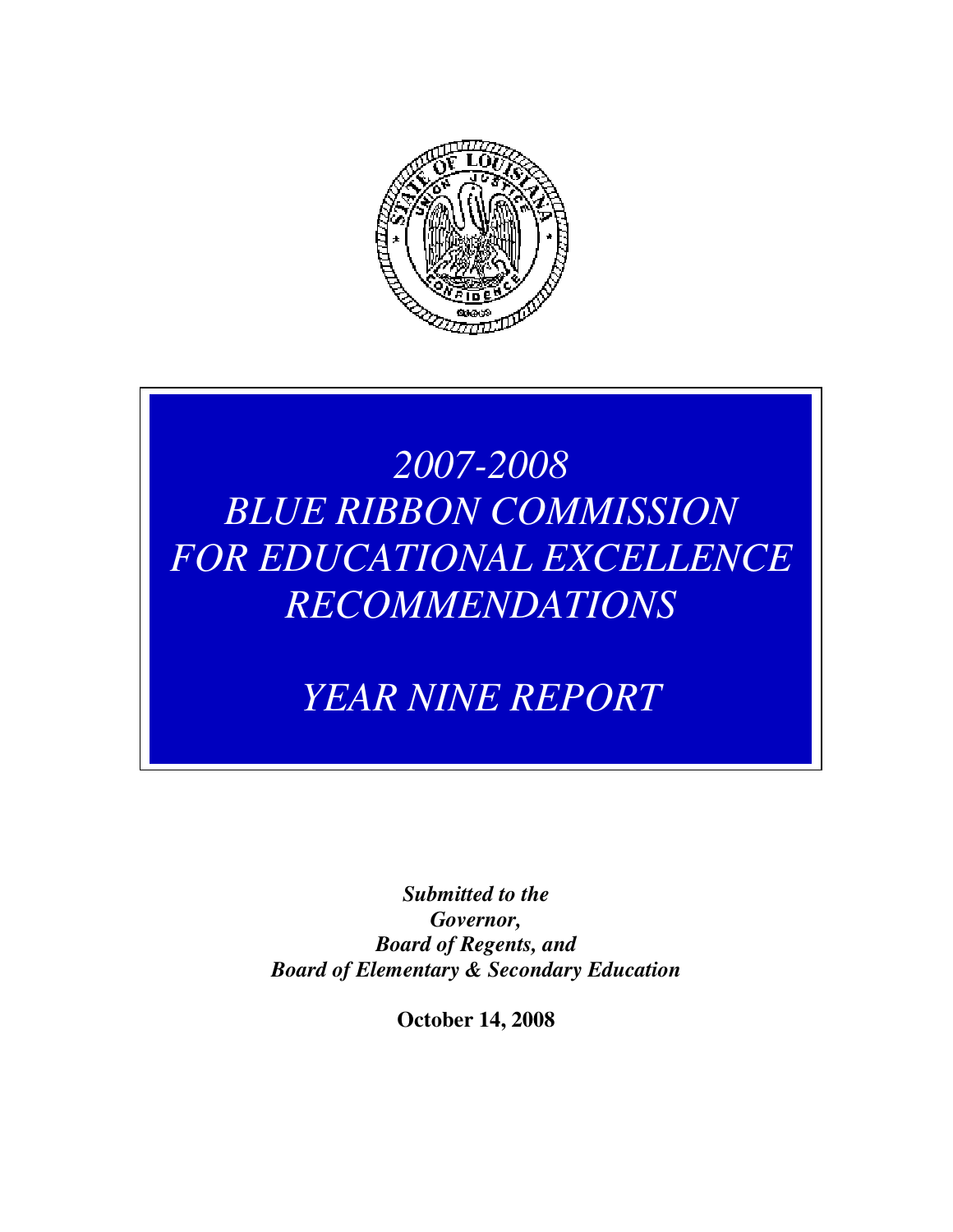## **TABLE OF CONTENTS**

| $\mathbf{A}$ . | <b>Structure of the Blue Ribbon Commission</b><br>$\overline{2}$ |                                                                             |                  |
|----------------|------------------------------------------------------------------|-----------------------------------------------------------------------------|------------------|
| <b>B.</b>      | <b>Charge and Topics for the Blue Ribbon Commission</b>          |                                                                             |                  |
| $\mathbf{C}$ . | <b>Recommendations of the Blue Ribbon Commission</b>             |                                                                             |                  |
|                | 1.                                                               |                                                                             | $\overline{4}$   |
|                | 2.                                                               |                                                                             |                  |
|                | 3.                                                               |                                                                             |                  |
|                | 4.                                                               |                                                                             | $\boldsymbol{4}$ |
|                | 5.                                                               |                                                                             | 5                |
|                | 6.                                                               |                                                                             |                  |
|                |                                                                  | <b>APPENDIX A:</b> Blue Ribbon for Educational Excellence<br><b>Members</b> |                  |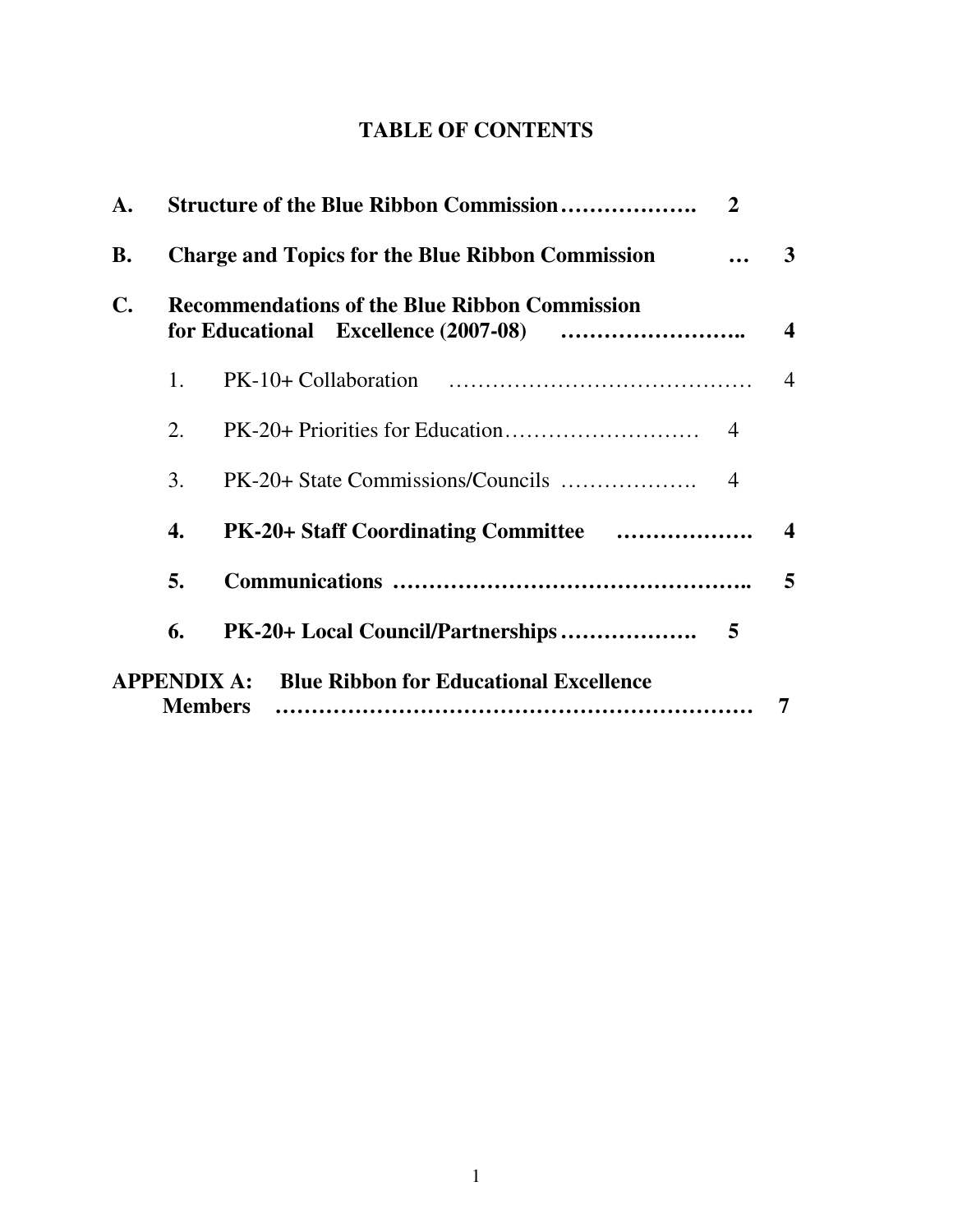### **2007-2008 BLUE RIBBON COMMISSION FOR EDUCATIONAL EXCELLENCE YEAR EIGHT REPORT**

#### **A. STRUCTURE OF THE BLUE RIBBON COMMISSION**

The Blue Ribbon Commission was originally created by the Board of Regents (BoR) and the Board of Elementary and Secondary Education (BESE) during April 1999 to develop recommendations to improve the quality of teachers and educational leaders. It is supported by the Governor and is housed within the Governor's Office of Education. During 2007-08, the Commission was composed of 36 members who represented each of the following areas.

#### **Nine Designated Members**

- Two members of the Board of Regents
- Two members of the Board of Elementary and Secondary Education
- Chairperson of the Senate Education Committee or designee
- Chairperson of the House Education Committee or designee
- Commissioner of Higher Education or designee
- Governor's Designee
- State Superintendent of Education or designee

#### **Ten Members Selected by the Board of Regents**

- One University/College President/Chancellor
- One University Provost
- One Dean of a College of Education (public institution)
- One Dean of a College of Education (private institution)
- One Dean of College of Arts and Science
- One College of Education Faculty Member
- One College of Arts/Science Faculty Member
- One Community and Technical College Representative
- One PK-16+ Coordinator
- One Teacher Preparation Candidate
- One University Content Expert in Special Education

#### **Ten Members Selected by the Board of Elementary and Secondary Education**

- One District Superintendent (Urban)
- One District Superintendent (Rural)
- One District Director of Personnel
- **One Elementary Principal**
- One Middle School Principal
- One High School Principal
- One Elementary School Teacher
- One Middle School Teacher
- One High School Teacher
- One School Board Member
- One District Content Expert in Special Education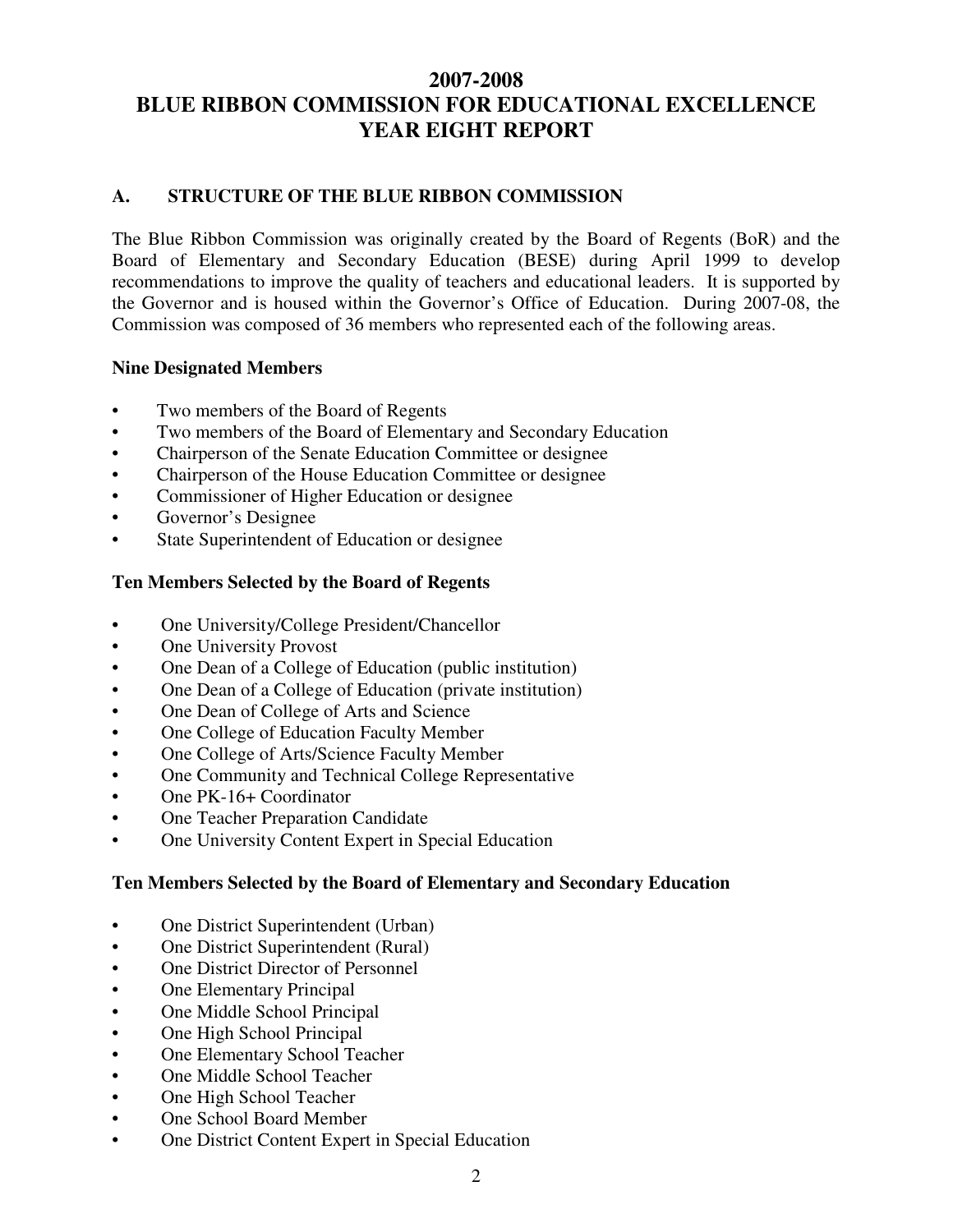**Five Members Jointly Selected by the Board of Regents and Board of Elementary and Secondary Education:** 

- Two Community Representatives
- One Parent
- One Grant Generator
- One NAACP Member

The Blue Ribbon Commission for Educational Excellence was co-chaired during 2007-08 by Glenny Lee Buquet (Board of Elementary and Secondary Education) and Mary Ellen Roy (Board of Regents). See Appendix A for a listing of Blue Ribbon Commission members.

#### **B. CHARGE AND TOPICS FOR THE BLUE RIBBON COMMISSION**

The Blue Ribbon Commission for Educational Excellence met on five occasions during fall 2007 and spring 2008 (October 11, 2007; November 15, 2007; January 31, 2008; April 10, 2008; and May 8, 2008).

The Commission was given the following charge for 2007-08:

*To develop recommendations to create deeper PK-16+ collaborative partnerships between universities and districts that directly address rigor, relevance, and relationships.* 

The topics discussed during 2007-08 pertained to the following areas:

- *Developing Collaborative University/District Partnerships (October 11, 2007 Nationally Recognized Speaker: Dr. Kathy O'Neill - Southern Regional Education Board);*
- *Building Collaborative University/District Partnerships to Support the Value-Added Teacher Preparation Assessment Model (November 15, 2007 Nationally Recognized Speaker: Dr. George Noell – Louisiana State University and A&M College)*
- *Building Collaborative University/District Partnerships to Support Learning Centered Educational Leaders (April 10, 2008 Nationally Recognized Speakers: Dr. Agnes Smith – University of South Alabama; Patti Hughes – Mobile County Public Schools)*
- *Determining Priorities, Roles, and Responsibilities of a PK-16+ Commission/Council (May 8, 2008 Nationally Recognized Speakers: Dr. Diane Bazell, Kentucky Council on Post-Secondary Education; Dr. Nancy Shapiro – University System of Maryland)*

On May 8, 2008, the Blue Ribbon Commission members completed draft recommendations for the *2007-08 Blue Ribbon Commission for Educational Excellence Report*. The draft recommendations were further developed electronically by members during summer 2008 and finalized during August 2008.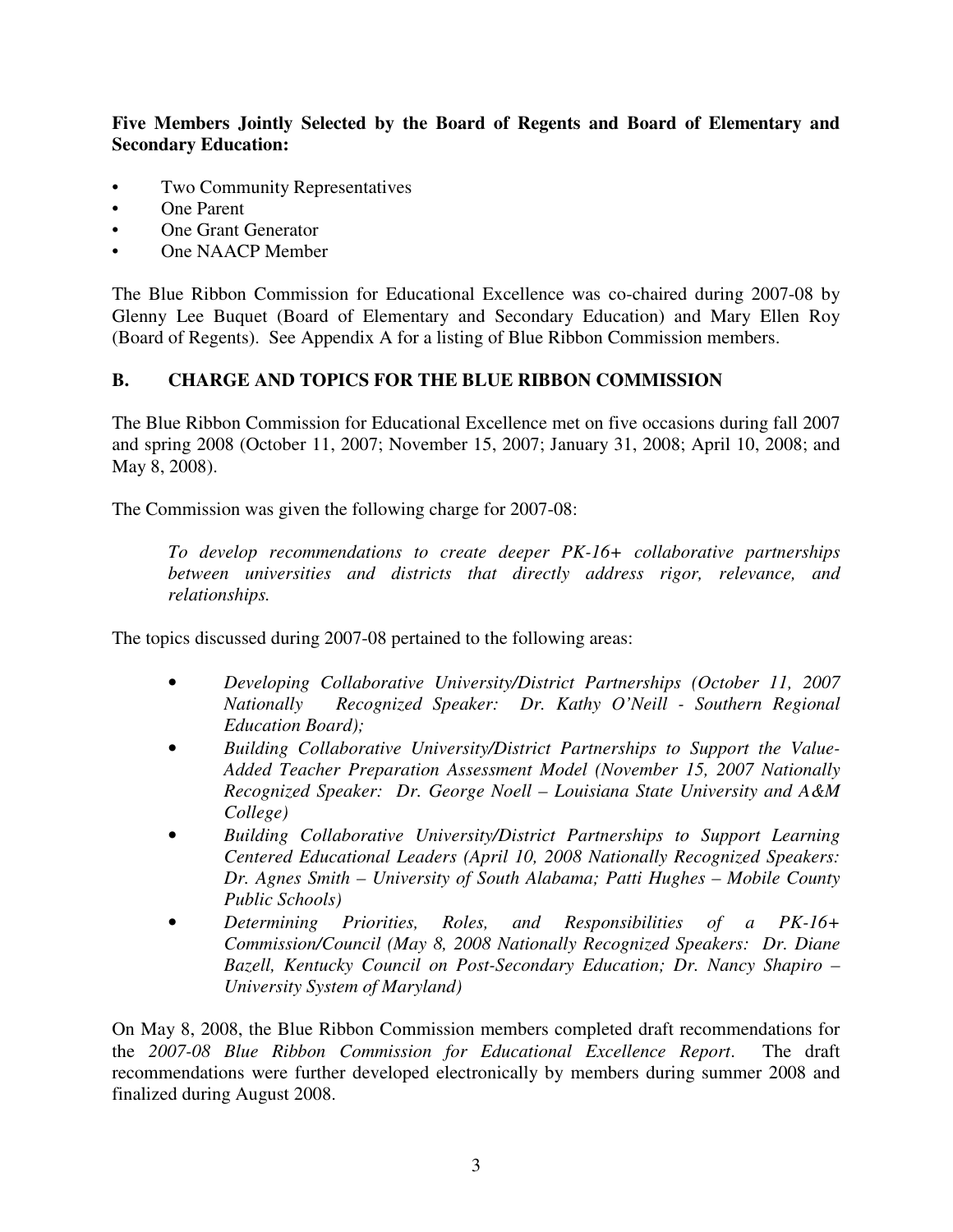#### **C. RECOMMENDATONS OF THE BLUE RIBBON COMMISSION FOR EDUCATIONAL EXCELLENCE (2007-08)**

The following are recommendations that were made by the Blue Ribbon Commission for Educational Excellence during 2007-08 to address the charge to create deeper PK-16+ collaborative partnerships between universities and districts that directly address rigor, relevance, and relationships.

#### **1. PK-20+ Collaboration**

 Change the wording from PK-16+ to PK-20+ when discussing collaboration between K- 12 education and post-secondary education in Louisiana.

#### **2. PK-20+ Priorities for Education**

Have the Governor, Board of Elementary and Secondary Education/Louisiana Department of Education, Board of Regents, universities/colleges, business/industries, and constituent groups adopt a common set of PK-20+ priorities and work collaboratively to address the priorities to improve PK-20+ education in Louisiana.

*Priorities: Literacy & Numeracy High School Redesign Improving Failing Schools Workforce Development Teacher Quality and Educational Leadership* 

#### **3. PK-20+ State Commissions/Councils**

 Maintain the existing structures for commissions and councils in Louisiana and assign each one of the commissions/councils a PK-20+ State Priority to address.

- Priority in 2008-09: Numeracy and Literary (*DOE Numeracy/Literacy Team*)
- Priority in 2008-09: High School Redesign (*High School Redesign Commission*)
- Priority in 2008-09: Improving Failing Schools (*K-12 School and District Accountability Commission)*
- Priority in 2008-09: Workforce Development (*Workforce Development Commission)*
- Priority in 2008-09: Teacher Quality and Educational Leadership (*Blue Ribbon Commission for Educational Excellence*)

#### **4. PK-20+ Staff Coordinating Committee**

a. Have staff who are responsible for the existing commissions/councils meet to align the varying initiatives that have been recommended by the individual commissions/councils.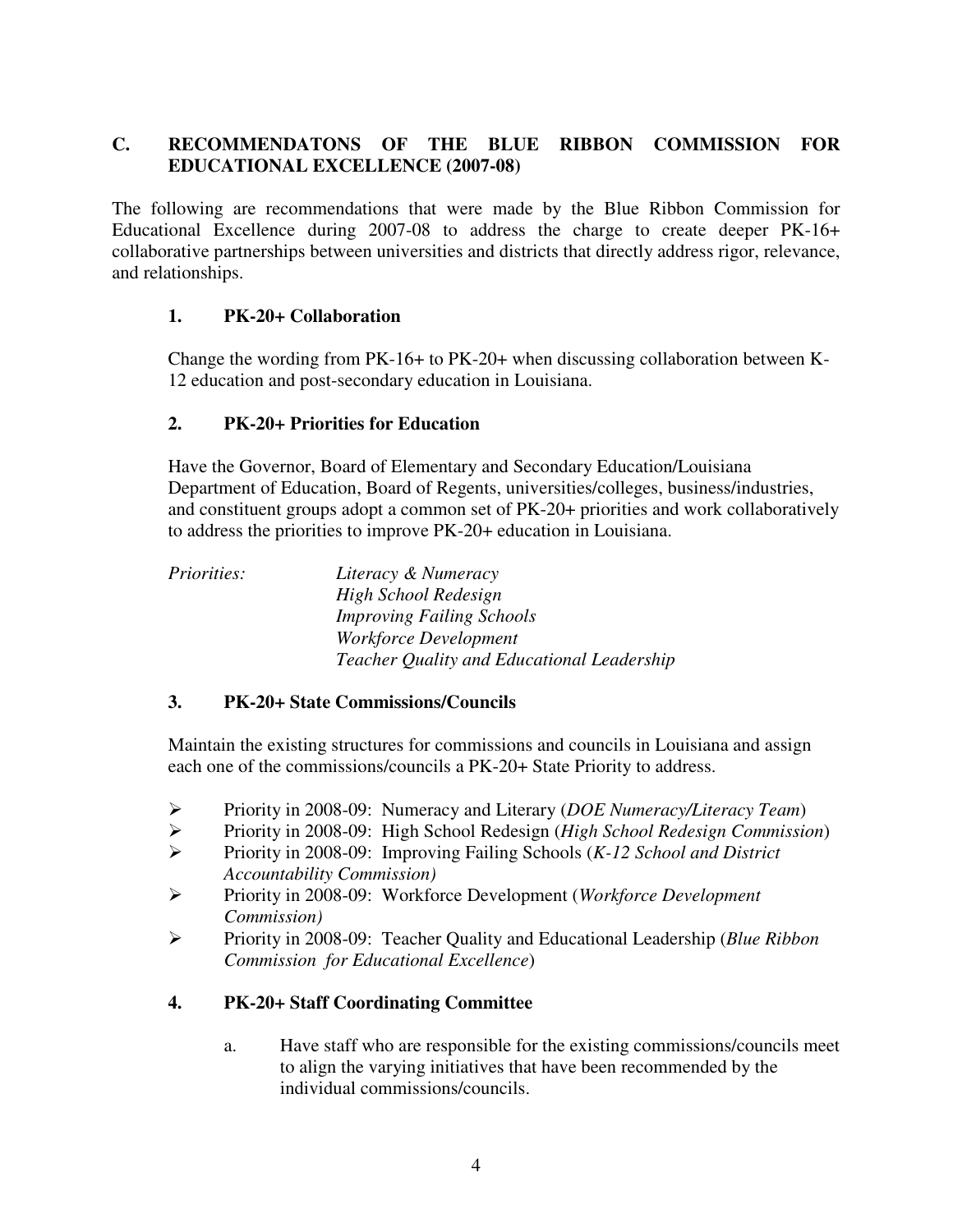- b. Have the committee develop an alignment plan across agencies to identify how the commissions/councils are developing recommendations that address the PK-20+ State Priorities.
- c. Have the Governor, Board of Elementary and Secondary Education, Board of Regents, and key business partners review the alignment plan for accuracy.
- d. Once alignment is confirmed by the Governor, Board of Elementary and Secondary Education, Board of Regents, and key business partners, have the staff present the alignment plan to their respective commissions/councils and use the documentation to guide the development of new recommendations by their commissions/councils that may impact areas being addressed by other commissions/councils.

#### **5. Communication**

- a. Have the Governor, Board of Regents, Board of Elementary and Secondary Education, Louisiana Department of Education, universities/colleges, businesses/industries, and constituent groups communicate a united message pertaining to the PK-20+ State Priorities.
- b. Identify a consistent web site that the public can use to attain information about the individual commissions/councils and the needs they are addressing. The web site could contain the following types of information.
	- 1) Purpose of commissions/councils
	- 2) Dates of meetings
	- 3) Agenda for commission/council meetings
	- 4) Minutes of commission/council meetings
	- 5) Members serving on commission/council
	- 6) Documents developed by the commission/council
- c. Provide members of the commissions/councils with opportunities to identify major topics or critical areas of need to be addressed by the commissions/councils.

#### **6. PK-20+ Local Councils/Partnerships**

a. Provide districts and universities with the flexibility to create PK-20+ university/district councils/partnerships that address specific local needs instead of the state developing a formal PK-20+ structure for all universities and districts in the state.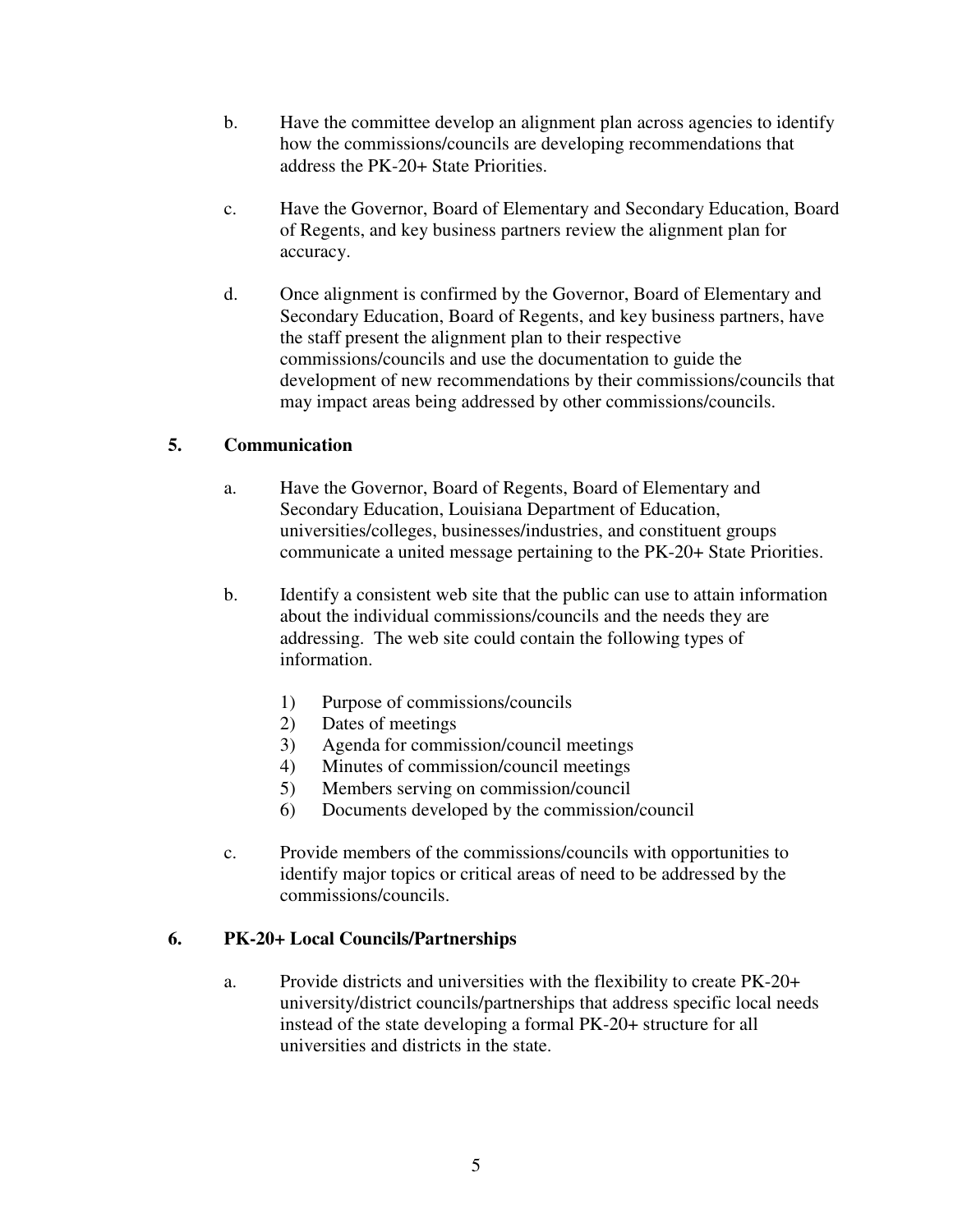b. Have the state implement strategies to provide the appropriate types of conditions for the university/district partnerships to be successful.

Examples of conditions include the following:

- $\triangleright$  Access to the Wilder Collaboration Factor Inventory for individual PK-16+ district/university partnerships to identify needs of their partnerships.
- Provision of trained personnel to help local  $PK-20+$ councils/partnerships use the SREB Module on University/District Collaboration.
- $\triangleright$  Identification of effective PK-20+ local and regional partnerships in the state and dissemination of information on a central web site pertaining to the partnerships.
- c. Conduct a yearly PK-20+ institute that highlights best practices in the state and nationally for PK-20+ collaboration and team building.
- d. Map PK-20+ collaborative partnerships across the state and assist in developing strategies to link efforts in regions with multiple university programs or to link rural districts to university partners if districts have no university partners.
- e. Have the Governor, Board of Regents, and/or Board of Elementary and Secondary Education create incentives to recognize highly effective PK-20+ university/district partnerships that improve student achievement.
- f. Reward universities through performance funding for effective PK-20+ university/district partnerships that improve student achievement.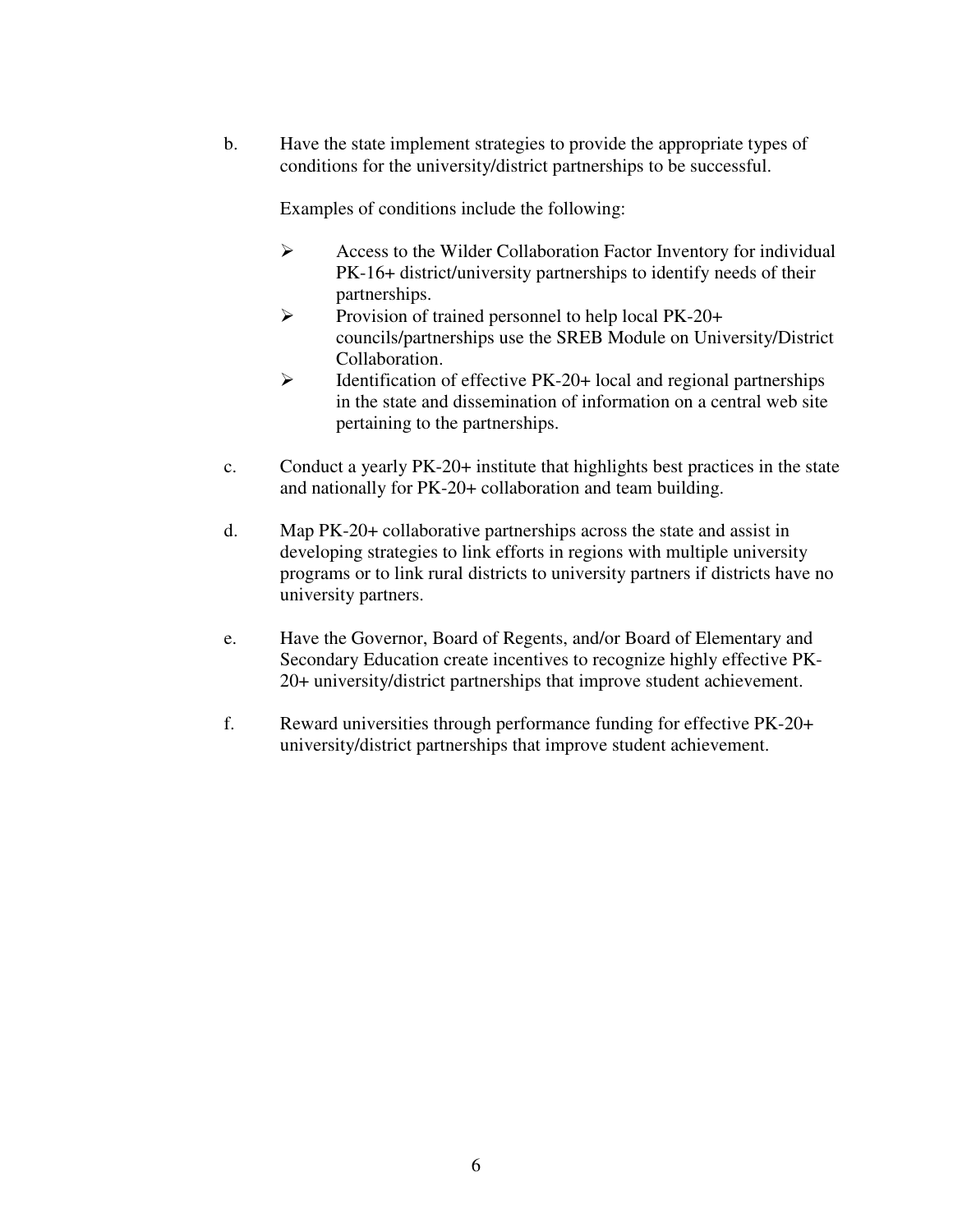## *APPENDIX A BLUE RIBBON COMMISSION FOR EDUCATIONAL EXCELLENCE MEMBERS 2007/2008*

| <b>CHAIRPERSONS</b>                                      |                                                                                         |                                                                                                                                                |  |  |
|----------------------------------------------------------|-----------------------------------------------------------------------------------------|------------------------------------------------------------------------------------------------------------------------------------------------|--|--|
| Co-Chairperson                                           | <b>Glenny Lee Buquet</b><br>Board of Elementary and Secondary<br>Education              | 1309 Bayou Black Drive; Houma, LA 70360;<br>(TEL) 985-876-5216; (FAX) 985-868-7919;<br>E-mail: glennyleeb@comcast.net                          |  |  |
| Co-Chairperson                                           | Mary Ellen Roy<br><b>Board of Regents</b>                                               | 365 Canal Place #2000, New Orleans, LA 70130;<br>(TEL) 504-566-1311; (FAX) 504-568-9130;<br>E-mail: roym@phelps.com                            |  |  |
|                                                          | <b>DESIGNATED MEMBERS</b>                                                               |                                                                                                                                                |  |  |
| <b>Board of Regents</b>                                  | Robert W. Levy<br><b>Board of Regents</b>                                               | P. O. Box 777, Ruston, LA 71273;<br>(TEL) 318-513-6356; (FAX) 318-251-5103;<br>E-mail: blevy@lincolnparish.org                                 |  |  |
| Board of Elementary and<br>Secondary Education           | To Be Determined                                                                        |                                                                                                                                                |  |  |
| Governor's Designee                                      | Erin Bendily<br><b>Education Policy Advisor</b>                                         | Governor's Office; P. O. Box 94004, Baton<br>Rouge, LA 70804;<br>(TEL) 225-219-4825; (FAX) 225-342-7099;<br>E-mail: erin.bendily@la.gov        |  |  |
| President of the Senate<br>Designee                      | Senator Ben W. Nevers<br><b>State Senate</b>                                            | 724 Avenue F, Bogalusa, LA 70427;<br>(TEL) 985-732-6863 or 225-342-6090 (Capitol);<br>E-mail: websen@legis.state.la.us                         |  |  |
| Chairperson, House Education<br>Committee                | Representative Donald Trahan<br>State Representative                                    | 5905 Johnston Street, Suite F, Lafayette, LA<br>70503;<br>(TEL) 337-984-0175; (FAX) 337-984-9077;<br>E-mail: neversb@legis.state.la.us         |  |  |
| Commissioner of Higher<br>Education                      | E. Joseph Savoie<br><b>Board of Regents</b>                                             | P. O. Box 3677, Baton Rouge, LA 70821-3677;<br>(TEL) 225-342-4253; (FAX) 225-342-9318;<br>E-mail: commish@regents.state.la.us                  |  |  |
| State Superintendent of<br>Education                     | <b>Paul Pastorek</b><br>Louisiana Department of Education                               | P. O. Box 96064, Baton Rouge, LA 70804-9064;<br>(TEL) 225-342-3607; (FAX) 225-342-7316;<br>E-mail: paul.pastorek@la.gov<br>vicky.thomas@la.gov |  |  |
| Louisiana Community &<br><b>Technical College System</b> | <b>Jerry Pinsel</b><br>Interim Senior Vice President of Academic<br>and Student Affairs | 265 South Foster Drive, Baton Rouge, LA 70806;<br>(TEL) 225-922-0844; (FAX) 225-922-1485;<br>E-mail: <i>jpinsel@lctcs.state.la.us</i>          |  |  |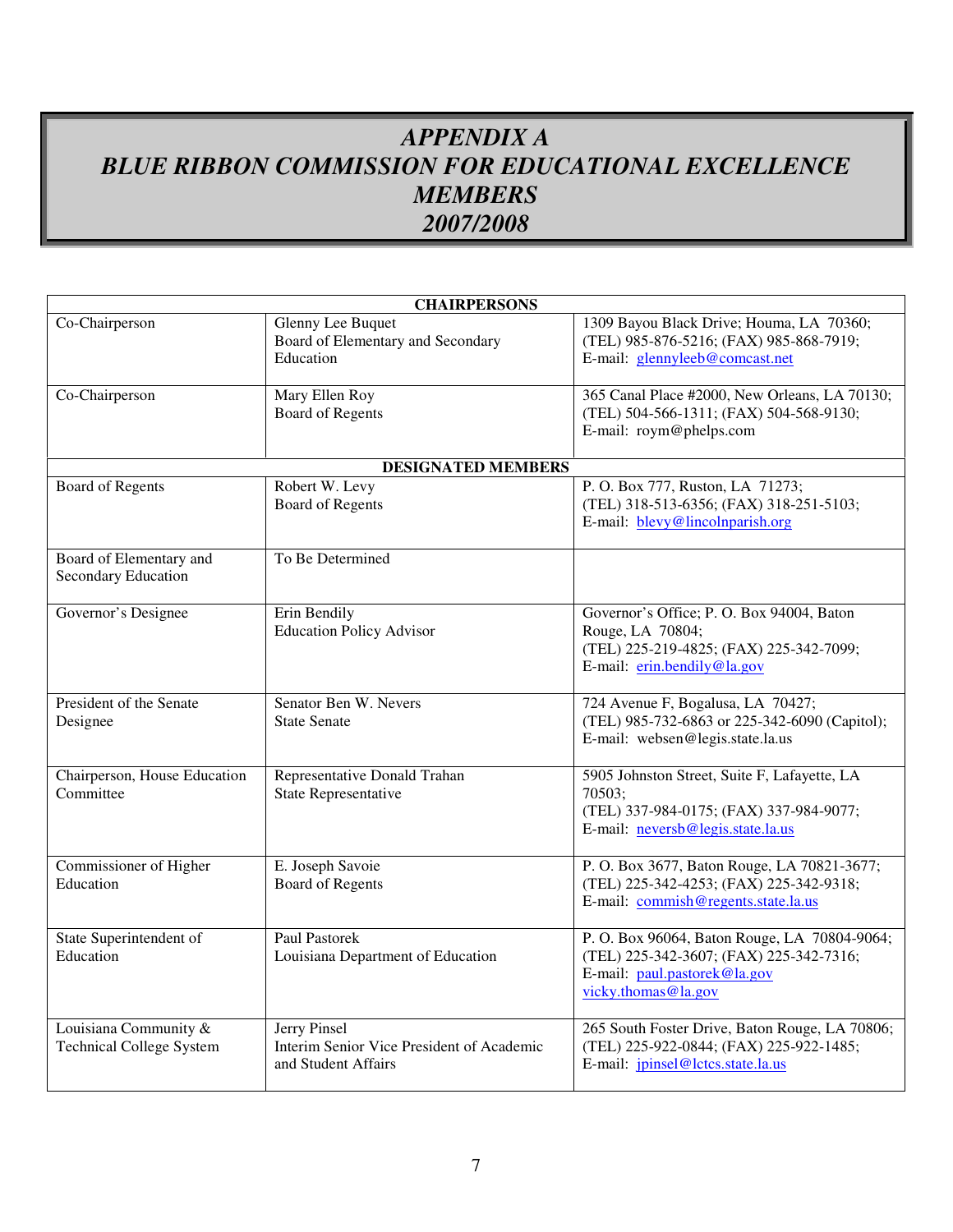## *BLUE RIBBON COMMISSION FOR EDUCATIONAL EXCELLENCE MEMBERS (CONT'D.) 2007/2008*

| MEMBERS SELECTED BY BOARD OF REGENTS   |                                                                                                                                                                                                                                                                                              |                                                                                                                                                                                                                                                                                                                                                                                                       |  |
|----------------------------------------|----------------------------------------------------------------------------------------------------------------------------------------------------------------------------------------------------------------------------------------------------------------------------------------------|-------------------------------------------------------------------------------------------------------------------------------------------------------------------------------------------------------------------------------------------------------------------------------------------------------------------------------------------------------------------------------------------------------|--|
| <b>University President</b>            | Sally Clausen<br>President<br>University of Louisiana System                                                                                                                                                                                                                                 | 1201 North Third Street, Suite 7-300 Baton Rouge,<br>LA 70802; (TEL) 225-342-6950;<br>(FAX) 225-342-6473;<br>E-mail: sclausen@uls.state.la.us                                                                                                                                                                                                                                                         |  |
| <b>University Provost</b>              | John Crain<br><b>University Provost</b><br>Southeastern Louisiana University                                                                                                                                                                                                                 | SLU Box 10798, Hammond, LA 70402;<br>(TEL) 985-549-2316;<br>E-mail: jcrain@selu.edu                                                                                                                                                                                                                                                                                                                   |  |
| <b>University Deans</b>                | Jayne Fleener<br>College of Education Dean<br>Louisiana State University and A & M<br>College<br>Carmen Riedlinger<br>Chair, Graduate Education Programs<br>Our Lady of Holy Cross College<br><b>Jeffrey Cass</b><br>Dean, College of Arts and Sciences<br>University of Louisiana at Monroe | 221 Peabody Hall<br>Baton Rouge, LA 70803<br>(TEL) 225-578-1258; (FAX) 225-578-2267;<br>E-mail: fleener@lsu.edu<br>4123 Woodland Drive, New Orleans, LA 70131<br>(TEL) 504-398-2122; (FAX) 504-391-2421;<br>E-mail: cRiedlinger@olhcc.edu<br>700 University Avenue, Admin. 1-49,<br>Monroe, LA 71209;<br>(TEL) 318-342-1754; (FAX) 318-342-1755;<br>E-mail: jcass@ulm.edu                             |  |
| <b>University Faculty Members</b>      | Victor Schneider<br>College of Arts/Sciences<br>University of Louisiana at Lafayette<br>Connie Melder<br>Director of Field Experiences & Clinical<br>Practice<br>Northwestern State University                                                                                               | Department of Mathematics; P. O. Box 41010;<br>Lafayette, LA 70504; (TEL) 337-482-5295;<br>(FAX) 337-482-5346;<br>E-mail: vps3252@louisiana.edu<br>Director of Field Experiences; College of<br>Education, Teacher Education Center, Office 115-B<br>TEC building, Northwestern State University,<br>Natchitoches, LA 71597; (TEL) 318-357-6278;<br>(FAX) 318-357-4170;<br>E-mail: melderc@nsula.edu. |  |
| PK-16+ Coordinator                     | Sue Cathey<br>PK-16+ Coordinator<br>Louisiana State University at Alexandria                                                                                                                                                                                                                 | Department of Education, 8100 Highway 71 South,<br>Alexandria, LA 71302-9121;<br>(TEL) 318-473-6511; (FAX) 318-473-6479,<br>E-mail: scathey@lsua.edu                                                                                                                                                                                                                                                  |  |
| Pre-service Teacher                    | Waltita Monique Chambers<br><b>Elementary Education Major</b><br>Southern University and A&M College                                                                                                                                                                                         | 5131 Madison Avenue, Baton Rouge, LA 70806;<br>(TEL) 225-636-1005;<br>E-mail: zip5zac3@yahoo.com                                                                                                                                                                                                                                                                                                      |  |
| Topic Specialist - Higher<br>Education | William Sharpton<br>Associate Dean<br>University of New Orleans                                                                                                                                                                                                                              | College of Education & Human Development ED<br>304; New Orleans, LA 70148<br>(TEL) 504-280-1397; (FAX) 504-280-1400<br>E-mail: wsharpto@uno.edu                                                                                                                                                                                                                                                       |  |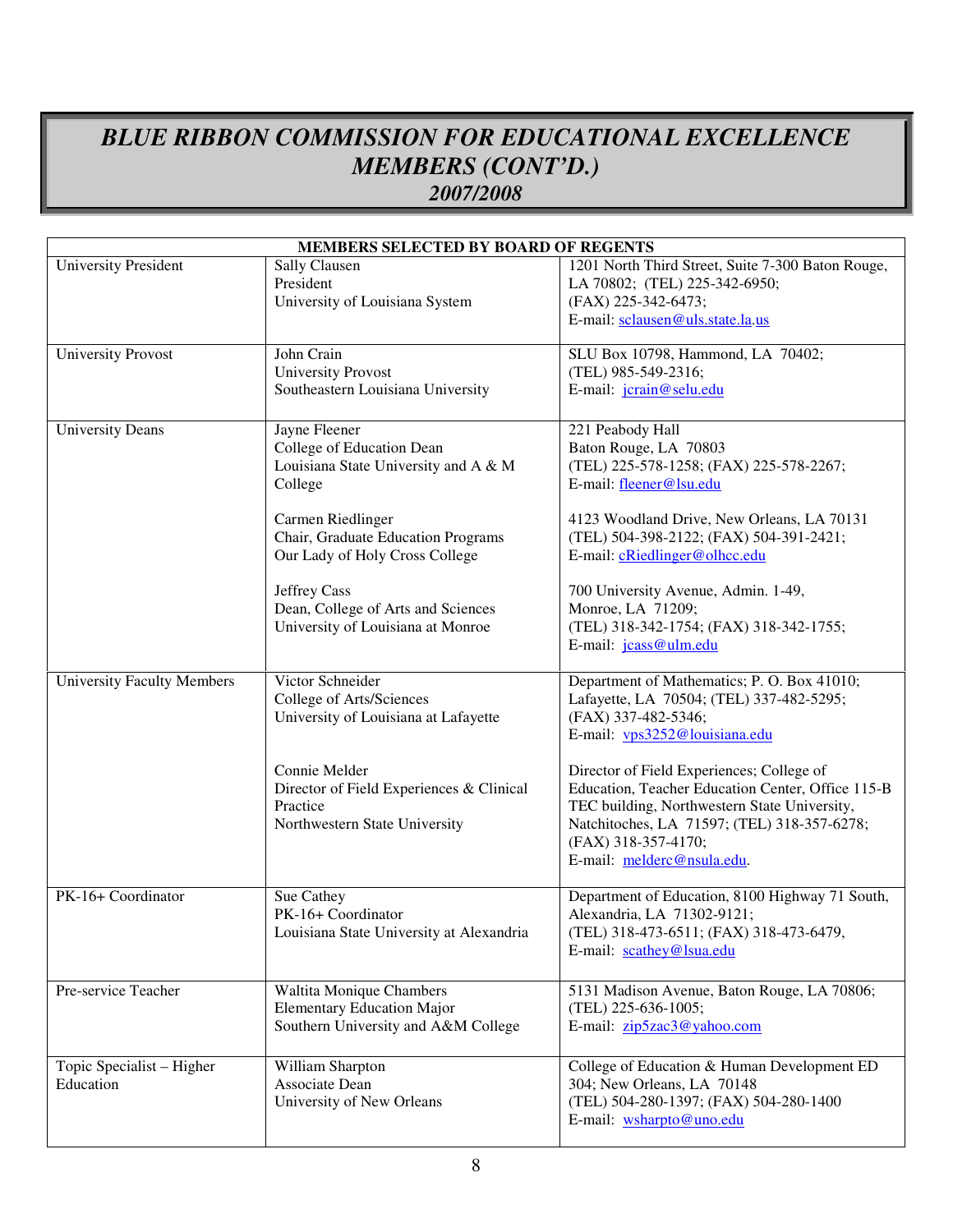## *BLUE RIBBON COMMISSION FOR EDUCATIONAL EXCELLENCE MEMBERS (CONT'D.) 2007/2008*

| MEMBERS SELECTED BY BOARD OF ELEMENTARY & SECONDARY EDUCATION |                                                 |                                                  |  |  |
|---------------------------------------------------------------|-------------------------------------------------|--------------------------------------------------|--|--|
| District Superintendent -                                     | Charlotte Placide                               | 1050 S. Foster Drive, Baton Rouge, LA 70806;     |  |  |
| Urban                                                         | East Baton Rouge Parish School System           | (TEL) 225-922-5618; (FAX) 225-922-5499;          |  |  |
|                                                               |                                                 | Email: cplacide@ebrschoools.org                  |  |  |
|                                                               |                                                 |                                                  |  |  |
| District Superintendent -                                     | <b>Walter</b> Lee                               | 201 Crosby St. Mansfield, LA 71052;              |  |  |
| Rural                                                         | DeSoto Parish                                   | (TEL) 318-872-3993; (FAX) 318-872-1324;          |  |  |
|                                                               | Board of Elementary and Secondary Education     | E-mail: wlee@desotopsb.com                       |  |  |
|                                                               |                                                 |                                                  |  |  |
| Elementary Principal of the                                   | Pamela Landry                                   | 400 Johnston Street, New Iberia, LA 70560;       |  |  |
| Year                                                          | Principal                                       | (TEL) 337-369-3560; (FAX) 337-369-9301;          |  |  |
|                                                               | Johnston Street Elementary                      | E-mail: palandry@iberia.k12.la.us                |  |  |
|                                                               |                                                 |                                                  |  |  |
| Middle School Principal of                                    | <b>Sherry Brock</b>                             | 7180 Annabelle Avenue, Baton Rouge, LA 70806;    |  |  |
| the Year                                                      | East Baton Rouge Parish                         | Westdale Middle School, 5650 Claycut Road, Baton |  |  |
|                                                               |                                                 | Rouge, LA 70806;                                 |  |  |
|                                                               |                                                 | (TEL) 225-924-1308; (FAX) 225-926-9929           |  |  |
|                                                               |                                                 | Email: sbrock@ebrschools.org                     |  |  |
|                                                               |                                                 |                                                  |  |  |
| High School Principal of                                      | Jane Griffin                                    | P. O. Box 968, Winnfield, LA 71483;              |  |  |
| the Year                                                      | Winnfield Senior High                           | (TEL) 318-628-3506; (FAX) 318-628-3417;          |  |  |
|                                                               |                                                 | E-mail: jgriffin@winnpsb.org                     |  |  |
| <b>Elementary School Teacher</b>                              | Monica Oi Yee Ratcliff                          | 113 Hendon Circle, Monroe, LA 71203;             |  |  |
| of the Year                                                   | Monroe City Schools                             | (TEL) 318-342-8003;                              |  |  |
|                                                               |                                                 | Email: oyratcliff@yahoo.com                      |  |  |
|                                                               |                                                 |                                                  |  |  |
| Middle School Teacher of                                      | Brenda Lofton                                   | 5785 Highway 33, Choudrant, LA 71227;            |  |  |
| the Year                                                      | Lincoln Parish                                  | (TEL) 318-255-5467 or 318-777-3479;              |  |  |
|                                                               |                                                 | (FAX) 318-777-8409;                              |  |  |
|                                                               |                                                 | Email: blofton@lincolnschools.org                |  |  |
|                                                               |                                                 |                                                  |  |  |
| High School Teacher of the                                    | <b>Bobbie Keller</b>                            | 3425 North Angelle St., Pauline, LA 70763;       |  |  |
| Year                                                          | <b>Ascension Parish</b>                         | (TEL) 225-869-4790; 225-715-2178 (C)             |  |  |
|                                                               |                                                 | Dutchtown High School, 13165 Highway 73,         |  |  |
|                                                               |                                                 | Geismar, LA 70734; (TEL) 225-621-8250            |  |  |
|                                                               |                                                 | Email: <b>bobbie@apsb.org</b>                    |  |  |
|                                                               |                                                 |                                                  |  |  |
| Personnel Director                                            | Ann Sandridge                                   | P. O. Box 950, Vidalia, LA 71373;                |  |  |
|                                                               | Personnel Coordinator                           | (TEL) (318) 336-4226, Ext. 116; (FAX); (318-     |  |  |
|                                                               | Concordia Parish                                | 336-5875);                                       |  |  |
|                                                               | Louisiana State Association of School Personnel | Email: asandidge@cpsbla.us                       |  |  |
|                                                               | Administrators                                  |                                                  |  |  |
| School Board Member                                           | <b>Atley Walker</b>                             | 3751 Lukeville Lane, Brusly, LA 70719;           |  |  |
|                                                               | West Baton Rouge Parish                         | (TEL) 225-771-4678 or 225-749-3036;              |  |  |
|                                                               | School Board Member                             | (FAX) 225-771-3338;                              |  |  |
|                                                               |                                                 | E-mail: atley_walker@cxs.subr.edu                |  |  |
| Topic Specialist $- K-12$                                     | Julia Carnes                                    | P. O. Box 1130, Livingston, LA 70754;            |  |  |
| Education                                                     | Director of Special Education                   | (TEL) (225) 272-7809; (FAX) 225-686-4335;        |  |  |
|                                                               | Livingston Parish                               | E-mail: jscarnes@bellsouth.net                   |  |  |
|                                                               |                                                 |                                                  |  |  |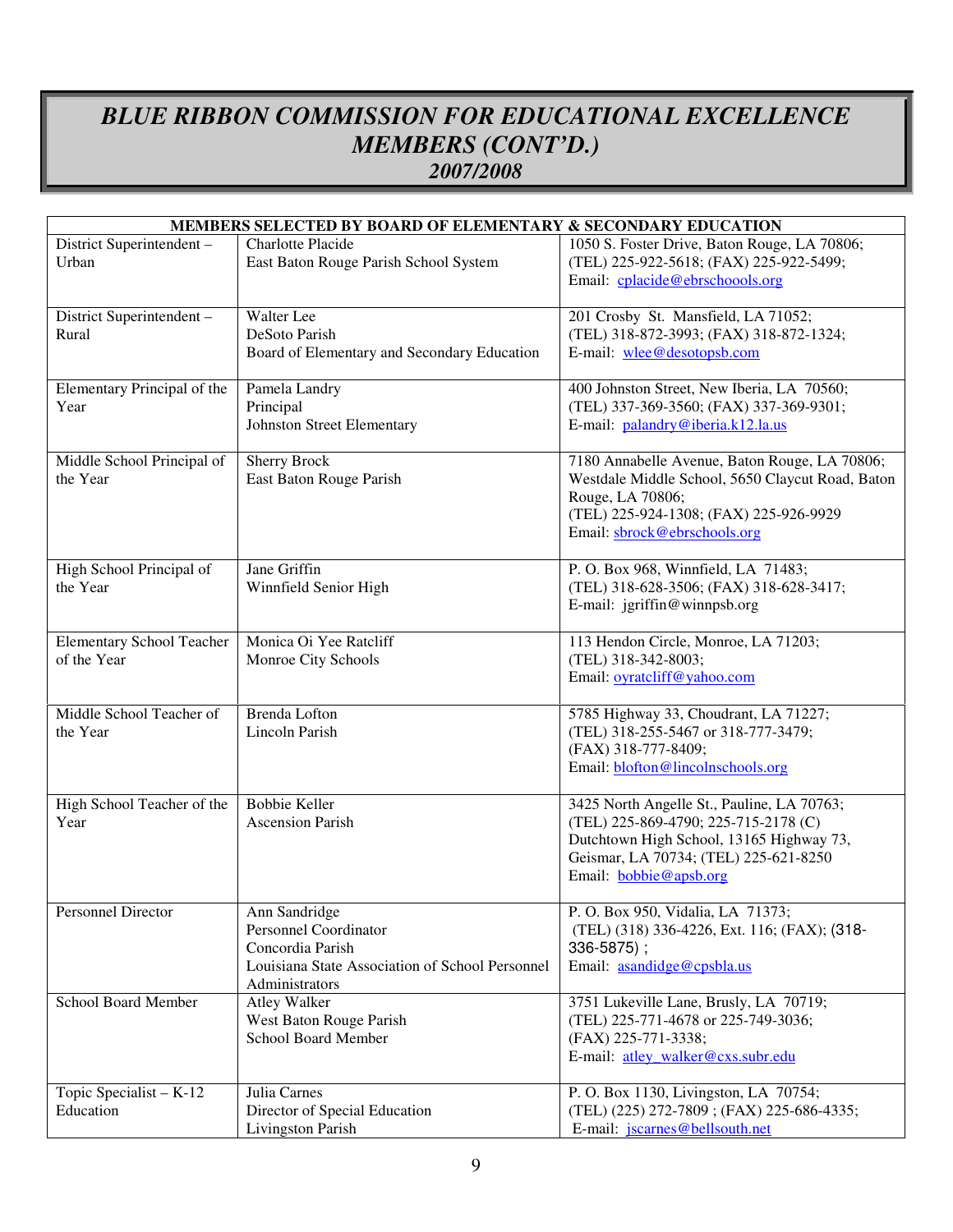## *BLUE RIBBON COMMISSION FOR EDUCATIONAL EXCELLENCE MEMBERS (CONT'D.) 2007/2008*

| <b>COMMUNITY REPRESENTATIVES SELECTED BY THE</b>                          |                                                                                                                                                  |                                                                                                                                                                                                                                                            |  |  |
|---------------------------------------------------------------------------|--------------------------------------------------------------------------------------------------------------------------------------------------|------------------------------------------------------------------------------------------------------------------------------------------------------------------------------------------------------------------------------------------------------------|--|--|
| <b>BOARD OF REGENTS &amp; BOARD OF ELEMENTARY AND SECONDARY EDUCATION</b> |                                                                                                                                                  |                                                                                                                                                                                                                                                            |  |  |
| <b>Community Representatives</b>                                          | <b>Brigitte Nieland</b>                                                                                                                          | P. O. Box 80258, Baton Rouge, LA 70898-                                                                                                                                                                                                                    |  |  |
|                                                                           | Vice President                                                                                                                                   | 0258; (TEL) 225-928-5388;                                                                                                                                                                                                                                  |  |  |
|                                                                           | Louisiana Association of Business and Industry                                                                                                   | (FAX) 225-929-6054;                                                                                                                                                                                                                                        |  |  |
|                                                                           | (LABI)                                                                                                                                           | E-mail: brigitten@labi.org                                                                                                                                                                                                                                 |  |  |
|                                                                           | James C. (Jim) Brandt<br>President<br>Public Affairs Research Council of Louisiana, Inc.<br>Chris Cohea<br><b>LA PTA President</b>               | P. O. Box 14776; Baton Rouge, LA 70898-<br>4776; (TEL) 225-926-8414 Ext. 21;<br>(FAX) 225-926-8417;<br>E-mail: jimbrandt@la-par.org<br>41090 Cuthell Drive, Hammond, LA 70403;<br>(TEL) 985-215-1409; (FAX) 985-467-0094;<br>E-mail: chriscoheapta@aol.com |  |  |
|                                                                           | Kerry Davidson<br><b>Grant Generator</b><br>LaSIP/LA GEAR UP                                                                                     | 1201 North Third Street, Suite 6-200; Baton<br>Rouge, LA 70802;<br>(TEL) 225-342-4253; (FAX) 225-342-3371;<br>E-mail: Davidson@laregents.org                                                                                                               |  |  |
|                                                                           | <b>Beverly Trahan</b><br>National Association for the Advancement of<br>Colored People (NAACP) Louisiana State<br>Conference Education Committee | External Affairs Manager; Entergy Louisiana;<br>P. O. Box 2431, Baton Rouge, LA 70821;<br>(TEL) 225-381-5764; (FAX) 225-381-5813;<br>E-mail: BTRAHA1@entergy.com                                                                                           |  |  |